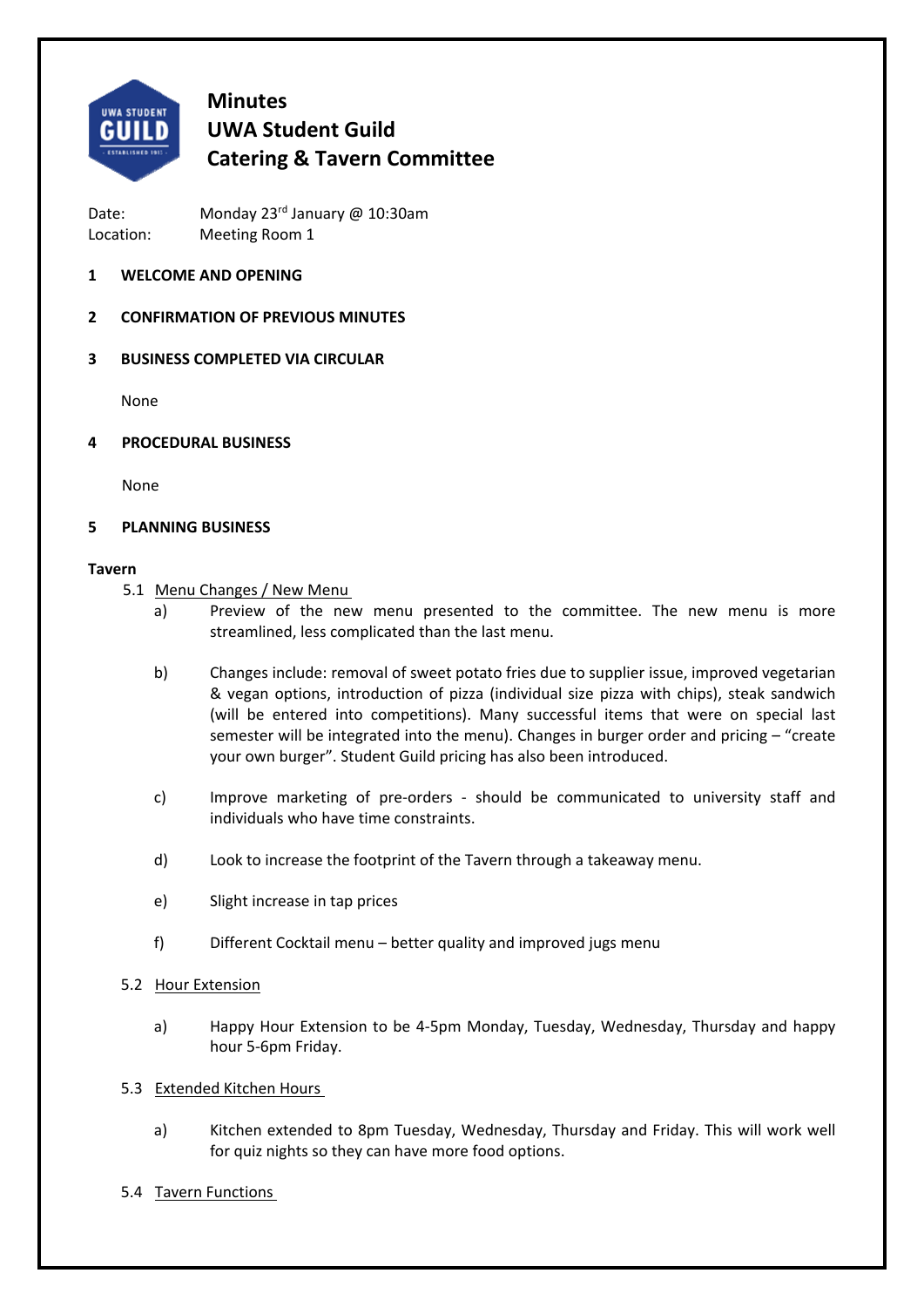a) Huge success with the Function Website Database. Up until June, almost every Saturday booked out. Might be worth suggesting other function spaces e.g. Hackett Café. Historically the website not very user friendly, however, after the necessary changes made – will expect more usage of other spaces. All data done through engagement.

### 5.5 Dinner Time Meal Deals

a) After 5pm, the menu changes to dinner options

## 5.6 Wall Art Ideas

a) Give the Tavern more personality. Need to get student input on this. Presentation to be forwarded. Example: putting old pictures up on the Tavern.

## 5.7 ALH – 10% Discount to Guild Members

a) ALH have provided 10% discount to Guild Members and income in exchange for advertisement. They have not been allowed to advertise prices, however, the committee should consider whether the Guild should advertise other venues.

#### **Catering**

## 5.8 Coffee Pricing: New Schedule

- a) Our Supplier for coffee, European Foods, have put their price up for coffee. They have suggested that the Student Guild need to increase our price to mitigate the price jump, however, we may need to decrease the price on our boards for coffee as it is above the market price. Need to adjust the price. Jack suggests reducing the standard price of coffee and reduce the % discount provided for Guild Students. Increase in the cost of production must be matched with increased in price.
- b) Change the advertising from % to actual dollar value pricing. % does not mean very much, the final price is much more important. Include the year to date savings. Showing the monetary value is much more effective. Signage needs to be developed.
- c) Another issue that will be resolved is the offering of Guild Discounts to non-discount members. Soon implementing a system in which students must tap their student card for it to work.
- d) Not enough student committee members present so need an email to be sent out to approve this motion to change the coffee prices
- e) Automatic loyalty program e.g. get  $10^{th}$  coffee for free
- f) Have been working with an app company to pre‐order coffee in the past but has not been successful
- 5.9 Menus & Theme for Each Café
	- a) When the refectory project is completed need to be able to give different offerings in each café:

 \* Guild Village: Asian Offering, preliminary changes to the kitchen. Sushi & made to order Asian Wok, short menu for students to order. Change in the signs. Tables have already been changed. Will add another till and perhaps more tables.

\* Quobba Gnarning: Mediterranean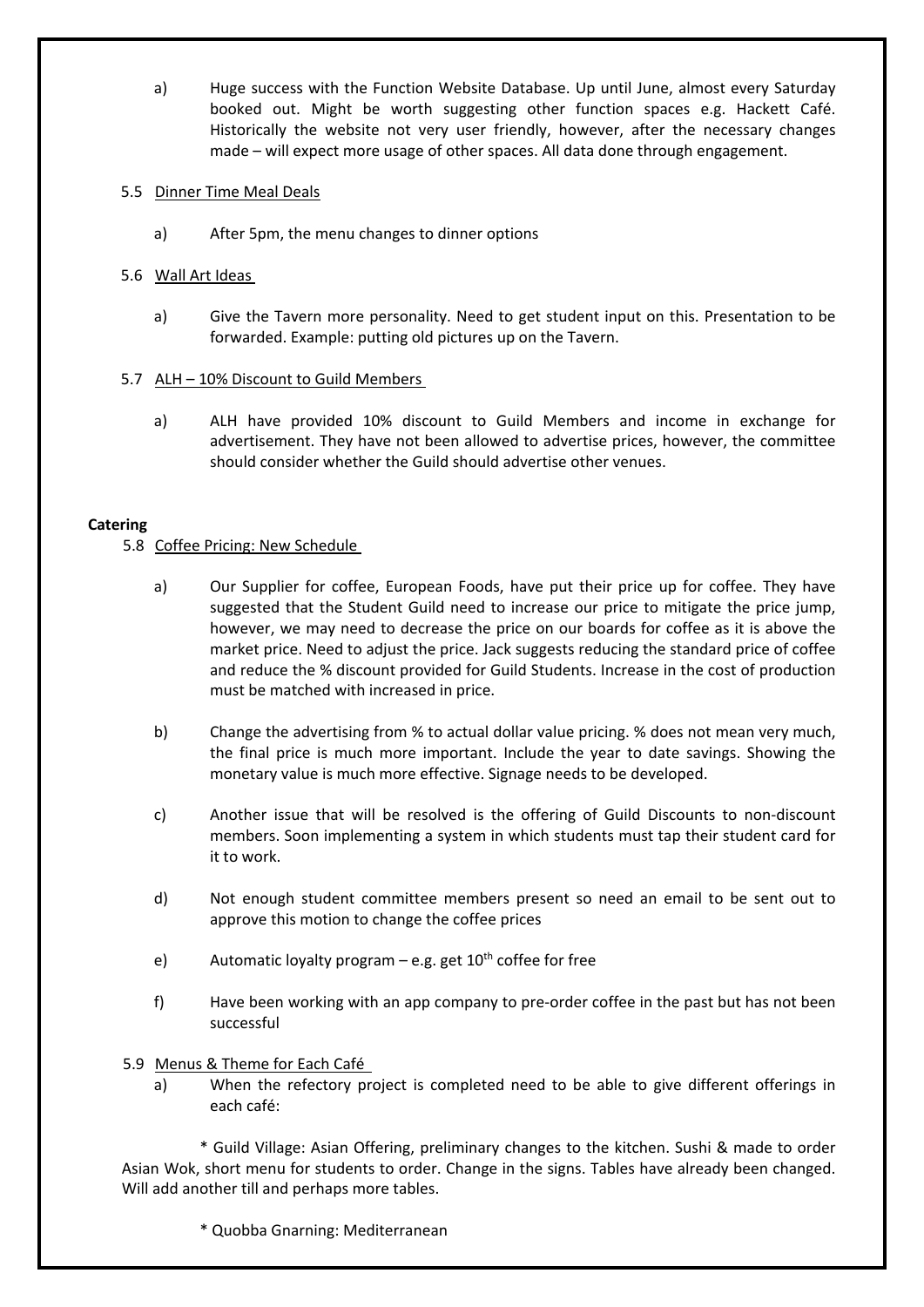- \* Hackett Café: NE American food
- \* Science Café: Realign the menu

When Francis comes back, he will finalise the menus and can finally.

Menus to be forwarded once they have been developed.

- 5.10 Mobile Vans Semester 1 (selection, number of vans per day)
	- a) Refectory not going to be open so need to increase the number of vans from 3 per day to 6. They will have to show some diversity. No coffee vans. Students should meet to discuss options. All vans that have run in the past should get another run.

## 5.11 Ice Cream Offering

- a) Quobba Gnarning doesn't have any ice cream offerings. Considering something completely different e.g. Coco froyo mini tubs.
- b) Must consider the cost of electricity
- 5.12 Refectory Project
	- a) Will discuss in the next meeting
	- b) Many tenants hoping to move into refectory.

## 5.13 Wine Appreciation Club

- a) Stephen, the founder
- b) Tavern have provided a significant amount of support
- c) 4 events planned in the first year
- d) Should increase the wine sales and attract different types of people
- e) Need to see if there are any clubs that would like to collaborate
- 5.14 Coffee Hatch Hackett
	- a) There has been a delay but will be open semester 1
- 5.15 Additional Coffee Machine at Quobba Gnarning
	- a) Needs to be an additional one so this will go ahead soon.

#### **6 NEXT MEETING**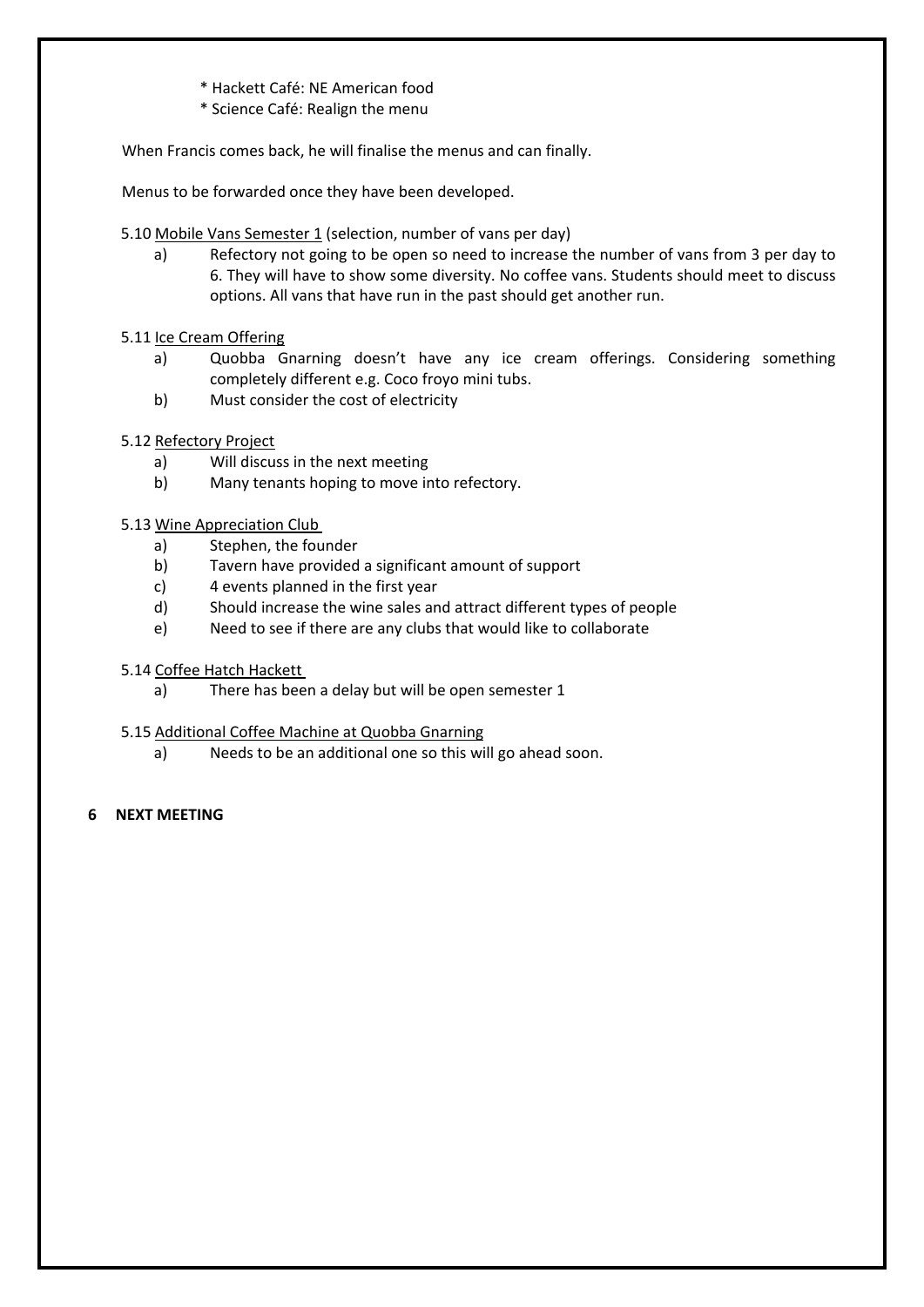

Date: Monday 13<sup>th</sup> March @ 2:00pm Location: Meeting Room 1

#### **1 WELCOME AND OPENING**

 Introduce everyone on committee

## **2 CONFIRMATION OF PREVIOUS MINUTES**

To be confirmed via circular

#### **3 BUSINESS COMPLETED VIA CIRCULAR**

None

#### **4 PROCEDURAL BUSINESS**

None

#### **5 PLANNING BUSINESS**

#### **Tavern**

- 5.1 Feedback on Tavern Menu
	- a) Missing sweet potato fries and chicken parmigiana these were sold for less than cost price last year. If they were to be re‐introduced to the menu would have to considerably increase price. Need a cooling down period to re-introduce these menu items to the Tavern so there is no price shock for individuals.
	- b) Nevin said he would like plastic gloves for messier menu items like there are Nene Chicken and Sun BBQ.

#### 5.2 Thursday Student Night

- a) Make this a regular event. Alex says many go to the Claremont on a Thursday due to convenience and location.
- b) Must organize music, lighting and a DJ. The DJ must be able to read the crowd and have a mix of music. Possibility into purchasing equipment rather than hiring, but could be costly. Jack said there may be issue with storage.
- c) Hayden said that students are very price sensitive consider discounting drinks. Perhaps \$5 drinks.
- d) Hayden said that they may be able to use the funds for Returners for a big launch for Thursday night at the start Semester 2.

#### 5.3 TASK/POS

- a) Problem with prices that don't match menu items and cannot be changed on the till. Hayden said that he must give Rodney 3 days in advance to change it. Jack already considered this and will give access soon. Kelvin is also working on it.
- 5.4 Tavern Events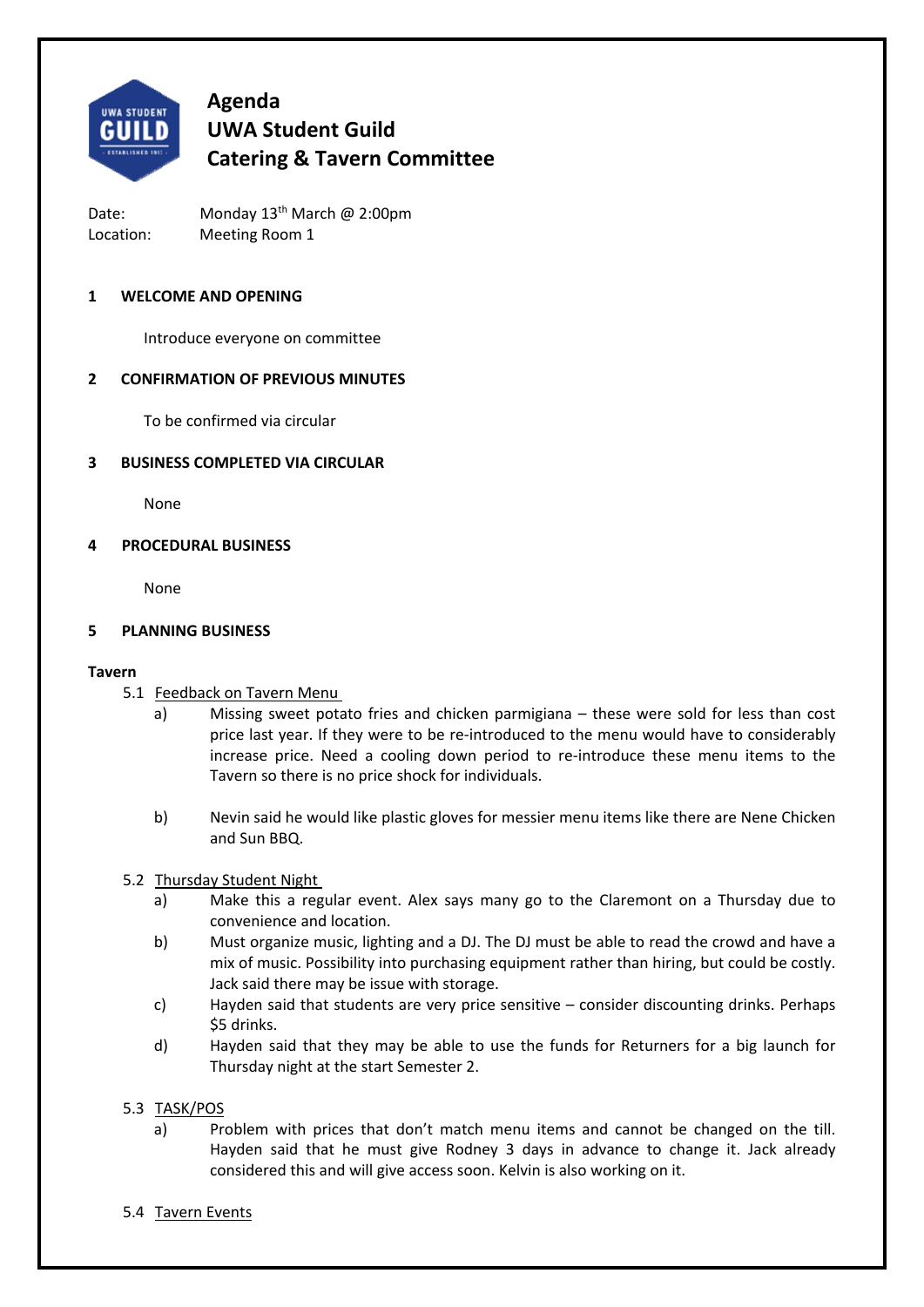a) The Tavern needs more events to draw in more people

# 5.5 Wall Art

a) Have not found anything in the Guild Archives yet but Jennifer has looked through the UWA archives and found some items e.g. contracts, photos & documents. Committee to check out the Archives.

# 5.6 ALH

a) They give a % return from sales to Guild students – the issue is with the plastic value of this. Will continue the relationship and let them advertise but nothing about prices.

# **Catering**

- 5.7 Improving Music in Cafes
	- a) There have been plans in the past about students creating their own playlist, however, it didn't work out.
	- b) Nevin suggested making a collaborative playlist through Guild Weekly
	- c) Committee said to get a group of students together to decide on a playlist
	- d) Currently play radio station which plays "Chilled Music"
	- e) Suggestion for Jukebox where students can scan card and choose songs
- 5.8 Opening times for the Dentistry Kiosk
	- a) The Dentistry Kiosk is much busier at certain periods of the day. Alex suggested having split shifts.
	- b) Jack says this will be hard to implement.
	- c) Dentistry library is closing for refurbishments and will be re‐opening September. The close has caused a decrease in sales.
	- d) Rodney says to assess hours for opening due to declining sales. Have considered shutting at 3pm instead of 3:30pm.
- 5.9 Feedback on Hackett
	- a) Coffee Hatch is a good addition opens 7:30am to 2pm. However, staff leave making it look like it's closed. May need to purchase a sign to acknowledge staff left to attend to something else.
	- b) Hackett Garden has had very positive feedback.
	- c) Nevin would like to introduce lighting in Hackett. Fairy lights may not be feasible, however could look for something to make it give it a cozy feel.

# 5.10 Coffee Pricing

a) The new TASK system makes it difficult to add discounts on coffees with additional orders. Work is being done to fix this.

# 5.11 Quobba Gnarning Café

- a) There will be some specials in Hackett and Quobba with the aim of increasing sales on larger coffee orders. These specials include a free mini donut with the purchase of a large coffee and ½ price muffins when large coffee purchased. These specials will be advertised through social media.
- b) Quobba will be test trialing opening at earlier times and closing later (around 30 minutes an hour earlier/ later). This will also be pushed on social media.
- c) Ice cream proposal to be given in the next few weeks

# 5.12 Food Trucks

a) La Fuente dropped out on Thursday/ Friday so now only have 3 food trucks on those days. Will not be getting another food truck as the Refectory still open anyway.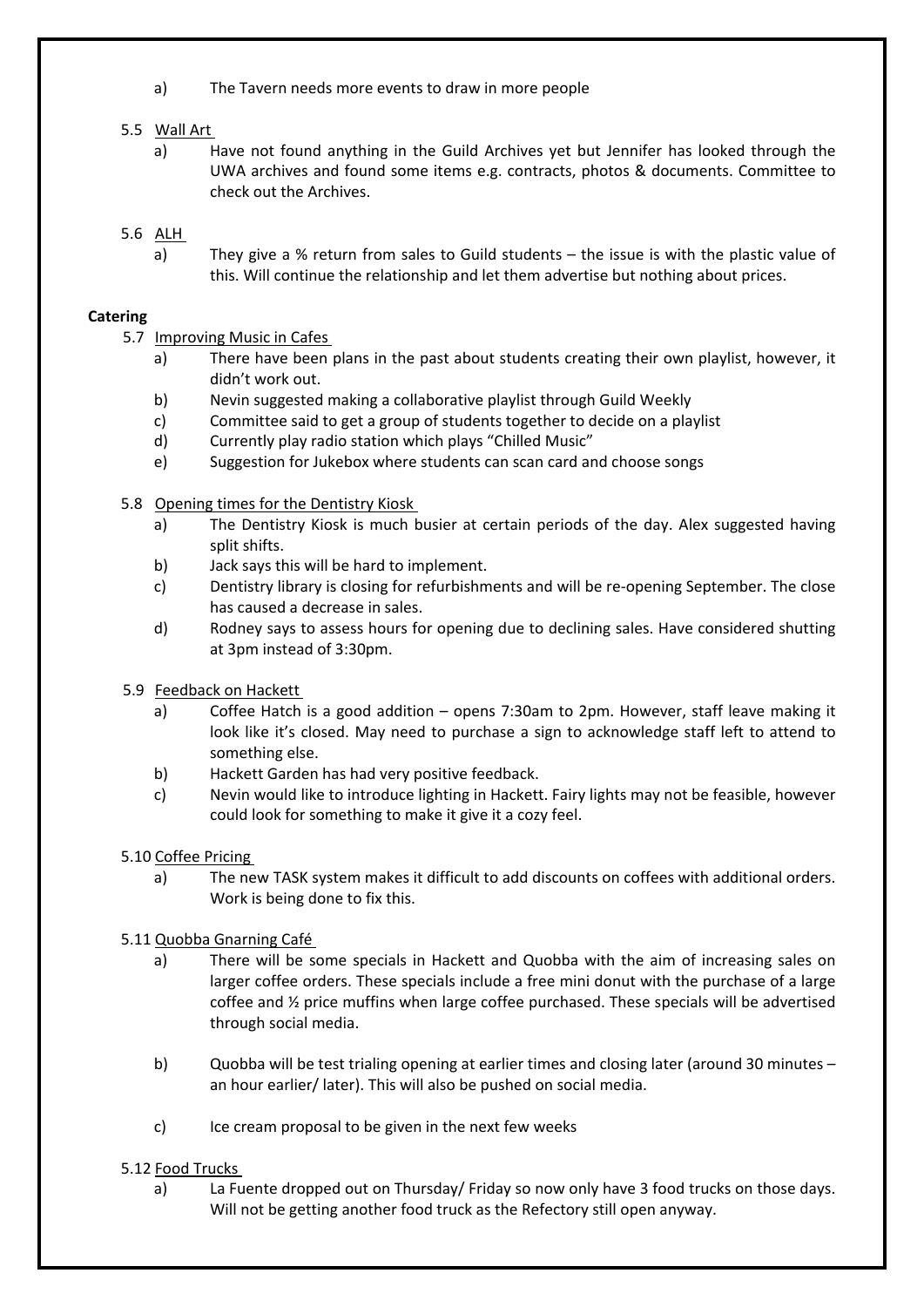# **6 NEXT MEETING**

Monday April 10<sup>th</sup> @ 2:00pm

5 Thursdays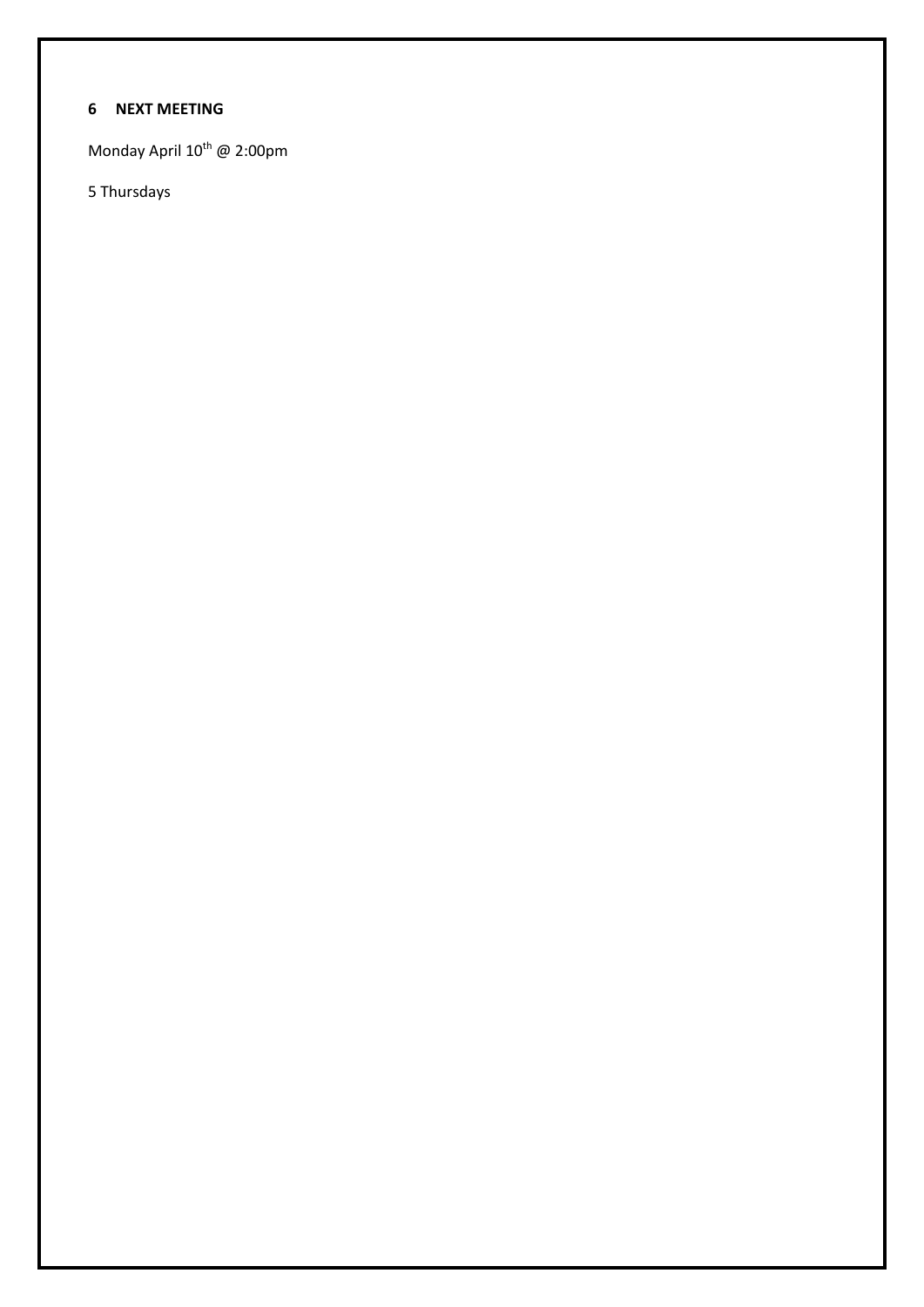

Date: Monday 10<sup>th</sup> April @ 2:00pm Location: Meeting Room 1

## **1 WELCOME AND OPENING**

# **2 CONFIRMATION OF PREVIOUS MINUTES**

## **3 BUSINESS COMPLETED VIA CIRCULAR**

None

#### **4 PROCEDURAL BUSINESS**

None

#### **5 PLANNING BUSINESS**

#### **Tavern**

- 5.1 Outside food in the Tavern
	- a) Hayden: Issues with space/ tables being taken up by students who bring in food from external food providers – especially during peak hours in the Tavern (around 12-2pm). There needs to be a decision on whether the Tavern is a commercial space or not – other spaces like Hackett are often used as a study space or hang out place for students to go what do we see the Tavern doing?
	- b) Possible solution:
		- o Put a sign up stating that the space is for paying customers during peak time hours. Allows students to be aware of the problem and to self-regulate themselves. This may, however, drive away customers.
		- o Jack: perhaps look at new seating outside Subway and Boost so that students who purchase food from these external food providers has a place to sit.
		- o Set up an allocated space in the Tavern for students to study or hang out
		- o Ask one of the staff members to ask these students whether they need anything/ ordering anything ‐ this is the easiest / least confronting solution.

#### 5.2 Seating Outside Quobba Gnarning

a) Jack: University is building strategy for seating next semester, so will take the seating back from outside QG – this can be used somewhere else. Keep in mind that we need to discuss with campus manage when installing seating arrangement around cafes.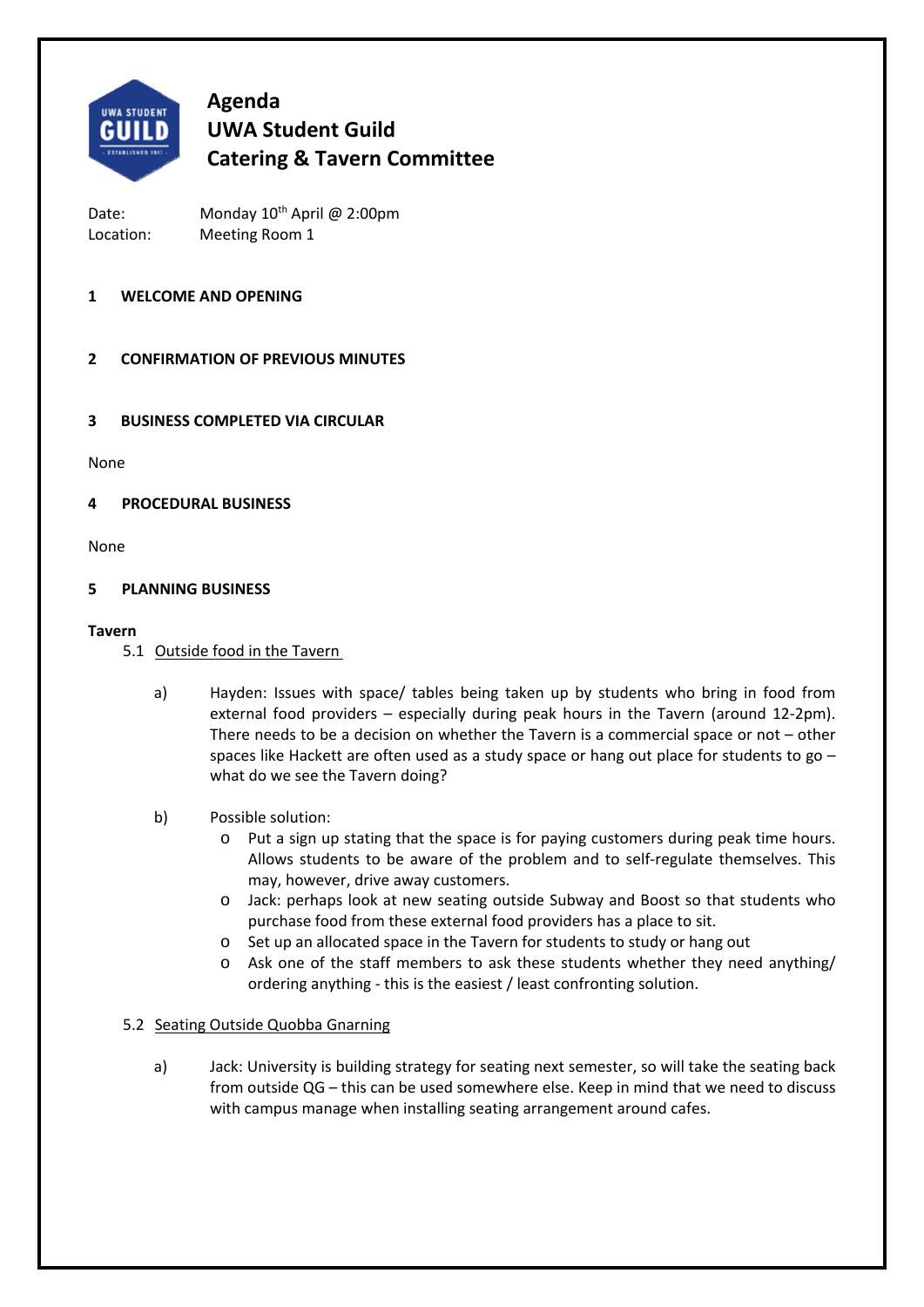### 5.3 Proposed May Lunchtime Events

- a) Oak loan is not as busy as we hoped for the semester so need to do offers over the week to draw people into the Tavern.
	- o Monday: Dimsum basket at the Tavern for \$9.
	- $\circ$  Tuesday: Trivia from 12:30 2pm. Students will come in teams. The first prize is a \$50 bar voucher, second prize \$30 and third prize \$20.
	- $\circ$  Wednesday: Comedy lunch time. 10 comedians get 5 minutes each  $\rightarrow$  audience gets to boo the performers off stage. The winner wins a prize.
	- o Thursday: Food offering satay skewers with hot sauce. There will also be Thursday Nights at the Tavern.
	- o Friday: This has not been arranged yet but the shifts of happy hour times has been successful.
- b) Other: There is going to be more Asian type beers from China, Singapore and the Philippines. Considering including Bubble Tea Cocktails on the menu too.

## 5.4 Bob Hawke Beer

- a) This beer is being introduced into the Eastern State markets on the 25<sup>th</sup> of April. UWA has a potential to be one of the first suppliers of this beer in WA.
- b) *Action*: Hayden trying to get in contact with brewers over east for our tap agreement currently.
- c) Jack: there is a potential to have our own UWA‐branded beer but currently limited by tap agreement.

#### **Catering**

- 5.5 Refectory Tenancy's
	- a) Tenancies: About to sign with Utopia who have already ordered equipment. They will be in the coffee-stop space. They are 3 weeks away from coming in. Looking to also bring Tommy Sugo (pasta) in.
	- b) Nevin on Refectory: SRC meeting only in July. Might take around 2-3 months to get approval for the Refectory so hopefully proceed with construction of the new refectory by the end of the year – although pushing for Semester 2.

# 5.6 Guild Village Changes

a) There will be a shift to a more Asian Menu. Full offering with Dim Sum when Drew comes back from sick leave.

# **6 OTHER BUSINESS**

- 6.1 Nevin Food Recommendations
	- a) Install tobacco sauce and chilli flake shakers at the Tavern
	- b) Menu needs more marketing for example students able to order shoe-string chips vs chunky chips
	- c) Meat option for gnocchi
- 6.2 Alex's Food Recommendations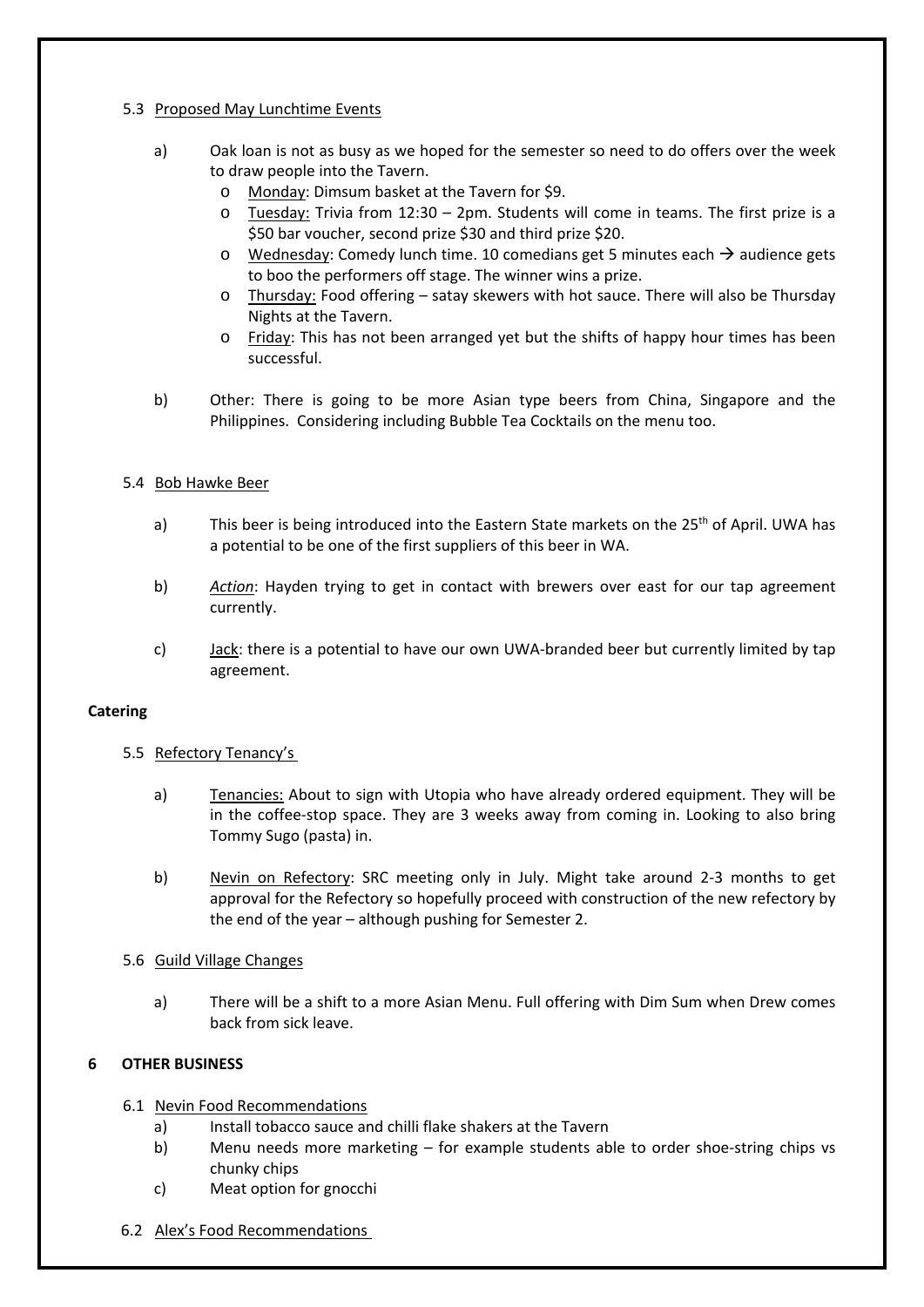- a) Bucket deals for Asian alcohol and food
- 6.3 Other Recommendations
	- a) Quobba Gnarning hatch needs awnings, university still needs to approve and pay for it
	- b) Possibility of pre‐ordering coffee
	- c) TASK/POS system being sorted out
	- d) Marketing for Hackett full breakfast currently only on A‐Frame at Hackett

*Meeting Adjourned 2:58pm.* 

# **7 NEXT MEETING**

Monday May 8<sup>th</sup> @ 2:00pm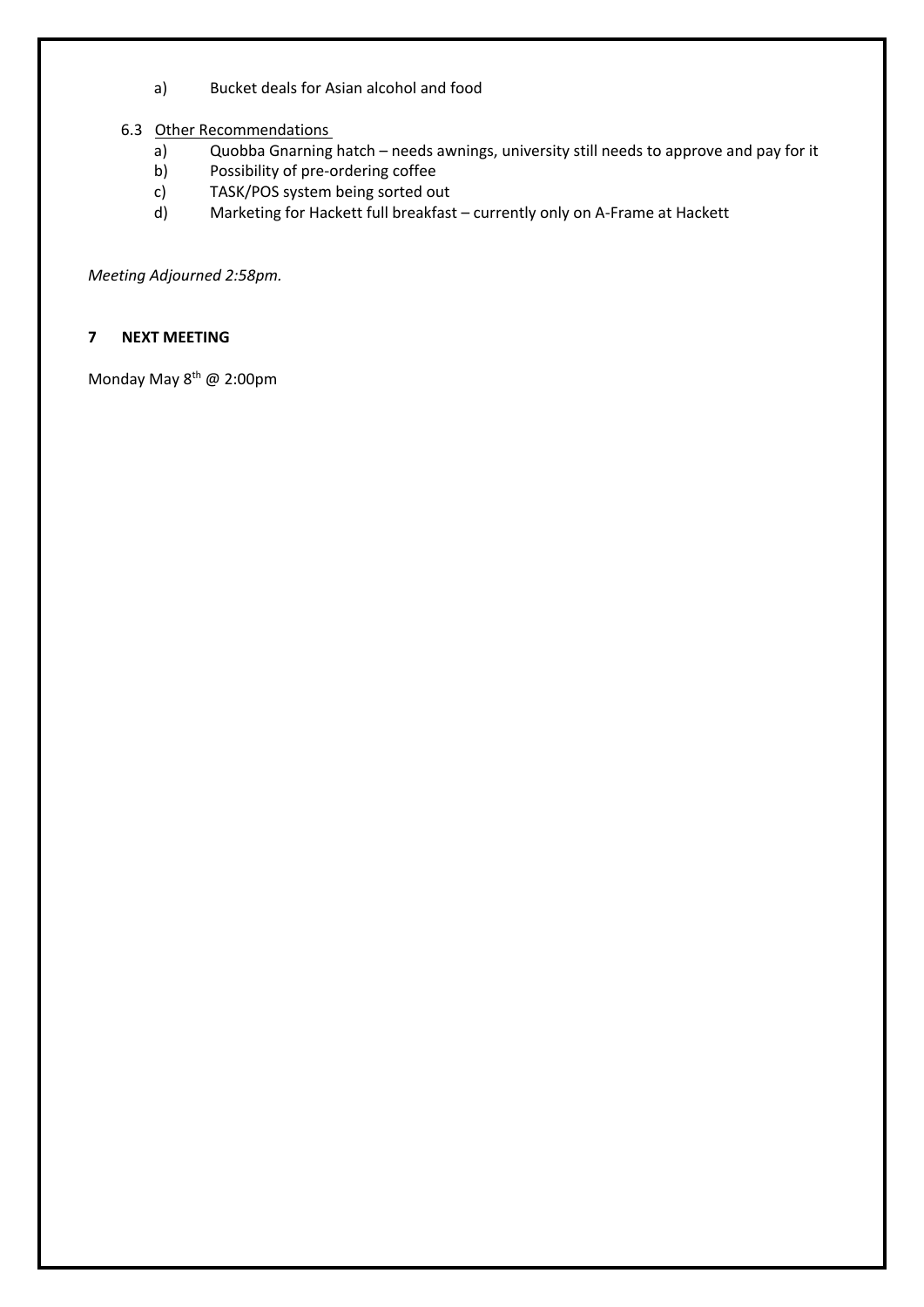

Date: Friday  $12^{th}$  May @ 11:00am Location: Meeting Room 1

## **ATTENDEES**

Alexandra O'Brien (Chair) Pheobe Ho Bryan Quah Nevin Jeywardana Alexander Tan Jeremy Cole Zxeng‐Lindt Lee Hayden Greenham Rodney Taylor Barbara Buxxman Andrew Callander

#### **APOLOGIES**

Mutya Maraginot‐Joseph

#### **1 WELCOME AND OPENING**

Welcome to Country. Paid respects to Nyungars past, present, and future

#### **2 CONFIRMATION OF PREVIOUS MINUTES**

#### **3 BUSINESS COMPLETED VIA CIRCULAR**

None

#### **4 PROCEDURAL BUSINESS**

None

#### **5 PLANNING BUSINESS**

#### **Tavern**

- 5.1 Incorporating a food element to tavern logo and branding
	- ‐ Incorporating the branding 'bar and bistro' so people would know that there's a food offering
	- ‐ Currently 30/70 for food:drinks. Last year 40/60.
	- **Options** 
		- o Bar and bistro
		- o Bar and kitchen
		- o Bar and Burger
		- o Have something under 'The Tav'
		- o Fluorescent sign saying 'Food' inside Tav
		- o 3‐4 dot points under 'The Tav' logo, or slogan to inform people (e.g. food, cocktails beer, or food, events, beer)
		- o *Action:* Jack and Hayden to discuss with Elise (Marketing) for options.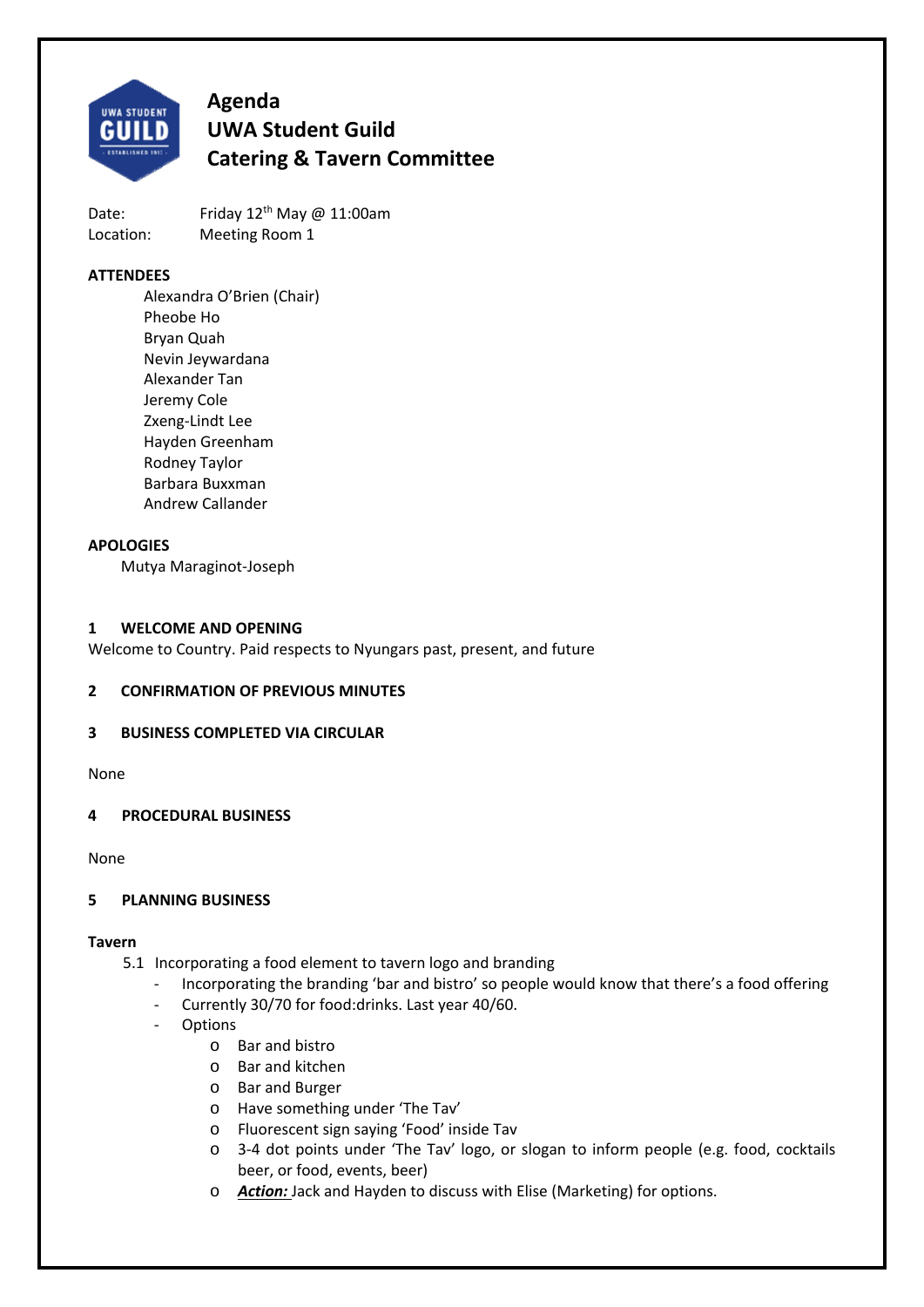- ‐ Issue with splitting name branding into 'bar' and 'kitchen' section—u18 may think they can enter 'kitchen' section for food.
- 5.2 Revisit disabled toilet for tavern
	- ‐ Planned to install Disabled toilet next to Female toilet, since we have the space.
	- ‐ Changeover from City of Subiaco to City of Perth.
	- Revisit idea because since Tav are running more events/functions, need to cater for people with disabilities/older‐aged people.
	- Jack has already approached campus management to push for disabled toilet installation. Biggest cost is widening the door frame for disabled toilet access.
	- Action: Hayden to speak to Kelvin to get card-swipe access fixed for disabled toilet in guild.
- 5.3 Courtyard Lighting
	- Original plan for festive/fairy lighting under where all couches sit. Would make Tav more presentable, especially for functions/events
	- ‐ Need business case plan
	- ‐ Committee agreed to go ahead with lighting.
	- Action: Hayden to get quotes for lighting costs
- 5.4 Courtyard Painting
	- Some pillars worn down over years, need cleaning/painting to revamp.
	- ‐ If pressure‐cleaning of Ref courtyard outside Utopia successful, will do same cleaning process for Tav.
- 5.5 Comms Reaching students
	- ‐ Currently have done leaflet drops, social media.
	- ‐ Contact Marketing to set up some week‐by‐week calendar for Tav promotions/deals/events
	- ‐ Suggestion to include Tav/food section in Guild Weekly. Can attach page that shows students everything that's happening at uni, or send link to calendar with highlight of the week.
	- ‐ *Action***:** Jack to forward Nevin link with Chelsea's list of food events from the week to include in Guild Weekly. But also issue with sending constant messages on catering.
	- Better to have students promote on their social media—Instagram, facebook, etc. Word of mouth, Snapchat filters? Use UWA Students snapchat account to communicate food deals.
	- ‐ *Action***:** Jack to ask Madeline (Marketing) more about using UWA Students Snapchat.
	- **Suggestions** 
		- o Create A4 online graphic (can post on FB) similar to Varsity Bar that clearly communicates themed days (e.g. different colour for each day).
		- o Change A‐Frames outside Co‐op—make more colourful and eye‐catching.
		- o *Action*: Review with marketing our options. Drew already working on marketing for each café
		- o Alex suggested starting a Tav committee
- 5.6 New Burger Menu
	- ‐ 'Create‐your‐own‐burger' frustrating, since have to add up costs separately.
	- Now have 7 types of burgers, with many ingredients included in each burger so people can just request to remove ingredients if they don't want them.
	- ‐ Eventually, looking at expanding pizza range in future.
	- Suggestion for more vegetarian options—mushroom burger? But issue with costs/pricing. Could have one‐off speciality pricing.
	- ‐ Nevin's suggestions
		- o Options to add extras to menu
		- o Rewording description, so it says "with a complementary side of chunk *or shoe‐string* chips"
- 5.7 Eagle Rock in the Tavern/ at events
	- ‐ Requirement for all people to wear shoes in Tav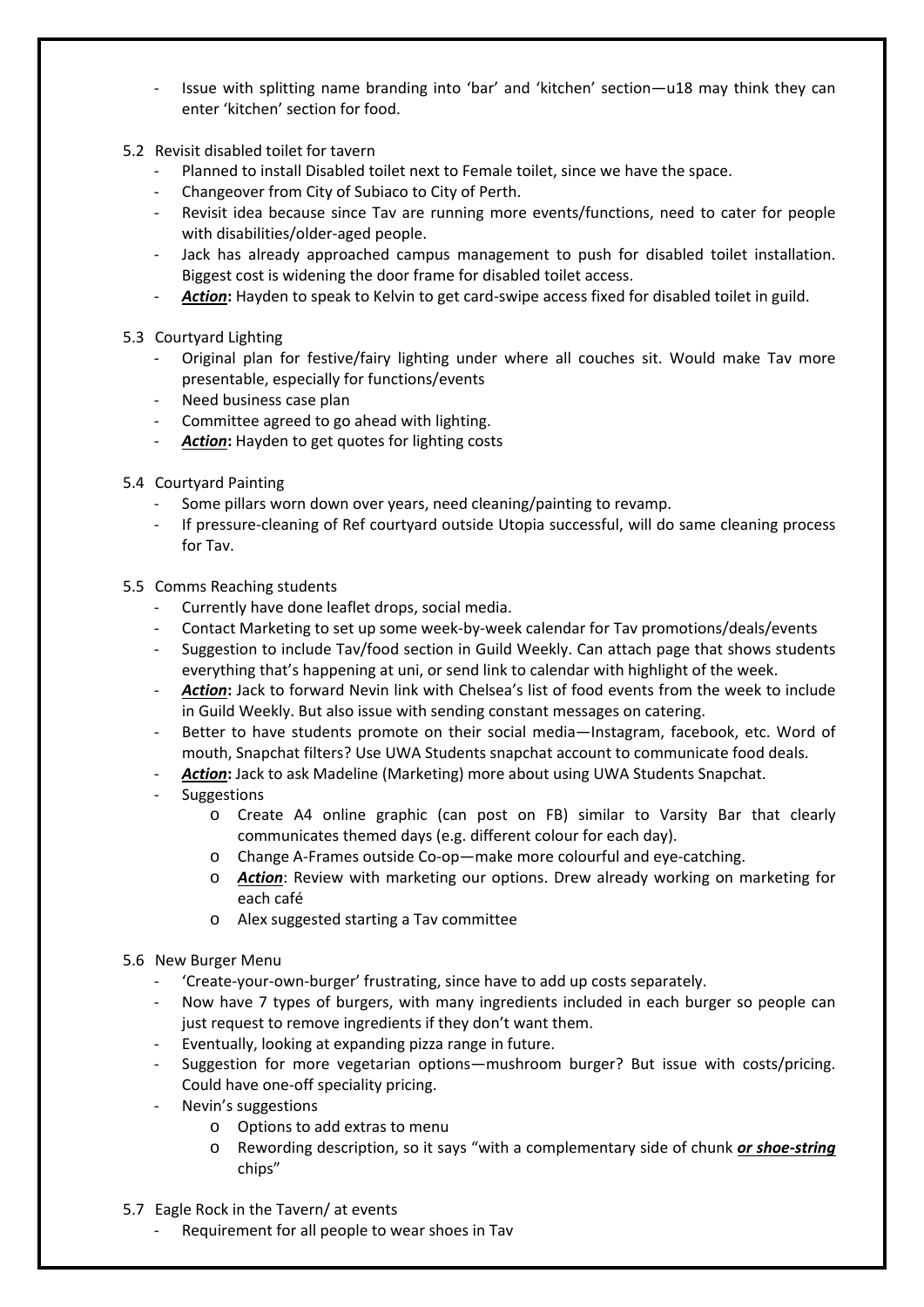- But unfair if females not allowed to take shoes off to dance, but males allowed to drop pants down for Eagle Rock songs.
- ‐ If ban Eagle Roack altogether, may backfire. People may just find another song and still do it
- Solution: Needs to be managed in that situation. Suggested that until it becomes a much larger issue, we may have to address it later on. But if situation arises again, will have to tell people to pull their pants up (at least this is some sort of proactive action)
- Until there is much stronger movement to change this, we can't do much else.

### **Catering**

- 5.8 Coffee Cart @ Business School
	- Suggestion to have coffee cart Company that gives 50c for each cup
	- If put cart at business school, won't affect Guild, but will affect UniClub who does catering at business.
	- Unlikely to bring on coffee cart, because it doesn't meet needs, and also because the university would be unlikely to want any competing food vans to come on.
- 5.9 Weekly Menu
	- N/A

# **6 OTHER BUSINESS**

- ‐ Guild Village Café updates
	- o Good feedback generally about Asian Wok
	- o Suggestions for Nasi Lemak, papadums, prawn crackers, stuff made out of fish‐paste?
	- o Decorations—bamboo shoots/plants to fill white wall space?
- Science Catalyst Café updates
	- o Café sales going up
	- o Shut Guild Village café earlier, extend Catalyst's opening hours?
- ‐ Hackett updates
	- o New menu format to present menu
	- o Push for different deals and new items
	- o *Action*: Barbara to approach Marketing to discuss options. Nevin to see if can make photos on menu a bit brighter/ more eye‐catching.
	- o Tastings—brought lots of attention to 2 products. Next semester should do tastings
	- o Suggestions
		- Having options of scrambled instead of poached eggs—but lack of kitchenhands make it hard. Possibility in future if breakfast becomes more popular.
		- Bagels—cream cheese alone.
- ‐ Quobba Gnarning updates
	- o Coconut water going pretty well
	- o New 2 drinks (Cold & Brew), and fruit drink
	- o Doing free samples/tastings currently.
	- $\circ$  Considering to extend opening hours to 24/7 starting from 22<sup>nd</sup> May.
- **Utopia** 
	- $\circ$  Opening 29<sup>th</sup> May 2017
- ‐ Bob‐Hawke beer
	- o Beer hasn't launched in WA. Have picked 11 outlets in NSW.
	- o Jack has given them UWA Guild's contact.

## **7 NEXT MEETING**

TBC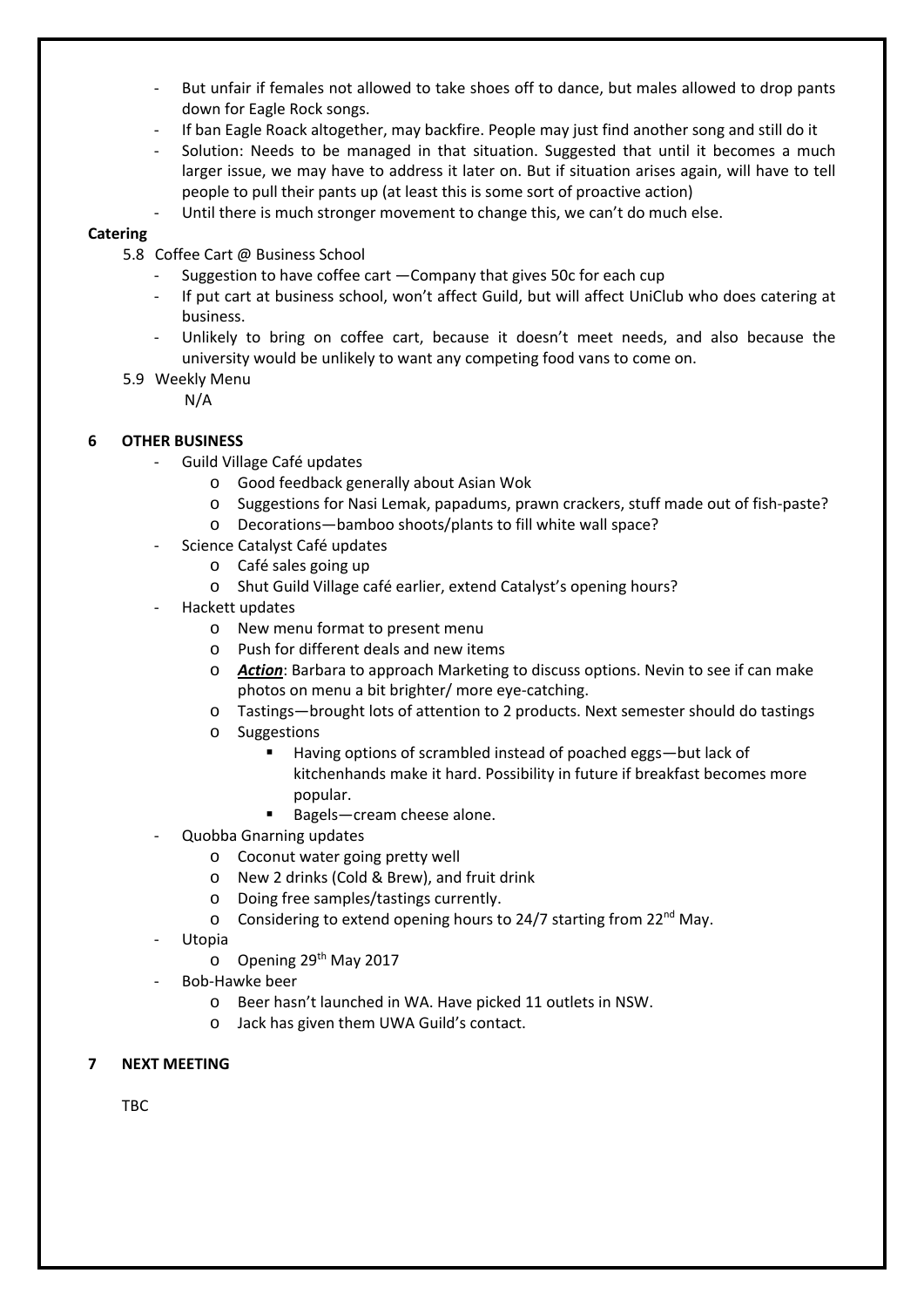

Date: August  $4^{th}$  @ 2:00pm Location: Meeting Room 1

Attendees: Pheobe Ho, Barabara Buxmann, Zxeng‐Lindt Lee, Bryan Quah, Rodney Taylor, Nevin Jaywardena, Mutya, Alexander Tan, Alexandra O'Brien

# **1 WELCOME AND OPENING**

Alex paid her respects to Indigenous Elders past, present, and future. Acknowledged that we are

- **2 CONFIRMATION OF PREVIOUS MINUTES**  Approved.
- **3 BUSINESS COMPLETED VIA CIRCULAR**

None

**4 PROCEDURAL BUSINESS** 

None

## **5 PLANNING BUSINESS**

## **Tavern**

- 5.1 Mural Artworks
	- Decided on mural artwork over paintings.
	- After putting out a tender, came back with 4 artists.
	- Needs to be adaptive for external organizations (esp. when running funcitons)
	- Est. cost ~\$7000. Capital projects budget through SRC.
	- *Action***: Catering committee to approve Tav mural design from artist**
	- *Action***: Jack Spagnuolo to do business case**
- 5.2 Lion Tap Beer Results
	- Signed on with Lion again. Have option for 100% (greatest rebate), but decided to go with 80% with new taps.

# **Catering**

- 4.1 Interior Refectory Winter Period
	- Nevin suggested to put artificial grass/lounge in grass during winter, or put it in the undercover area outside GSC to "liven" up Ref area.
	- Have been waiting on approval for 12 months, Ref as makeshift area currently.
	- *Action***: Committee to strial out having fake grass and lounge on one side of Ref. Committee members to be on lookout for student feedback.**
	- *Action***: Rodney to chat to** *Yo Amigo!* **to introduce HSPs.**
- 4.2 Discussion Coffee Supplier Contract
	- Possibility of changing from European Foods to Vittoria Coffee.
	- Vittoria Coffee has 4 coffee brands. Offering additional \$35,000 to work with them. Have been very successful with big accounts (i.e. eastern states, Crown, etc.)
	- Will fly over from Sydney to do presentation to and coffee testing for Catering committee.
	- *Action***: Alex to send out email with online poll to gauge available meeting times of comittee members with Vittoria Coffee staff.**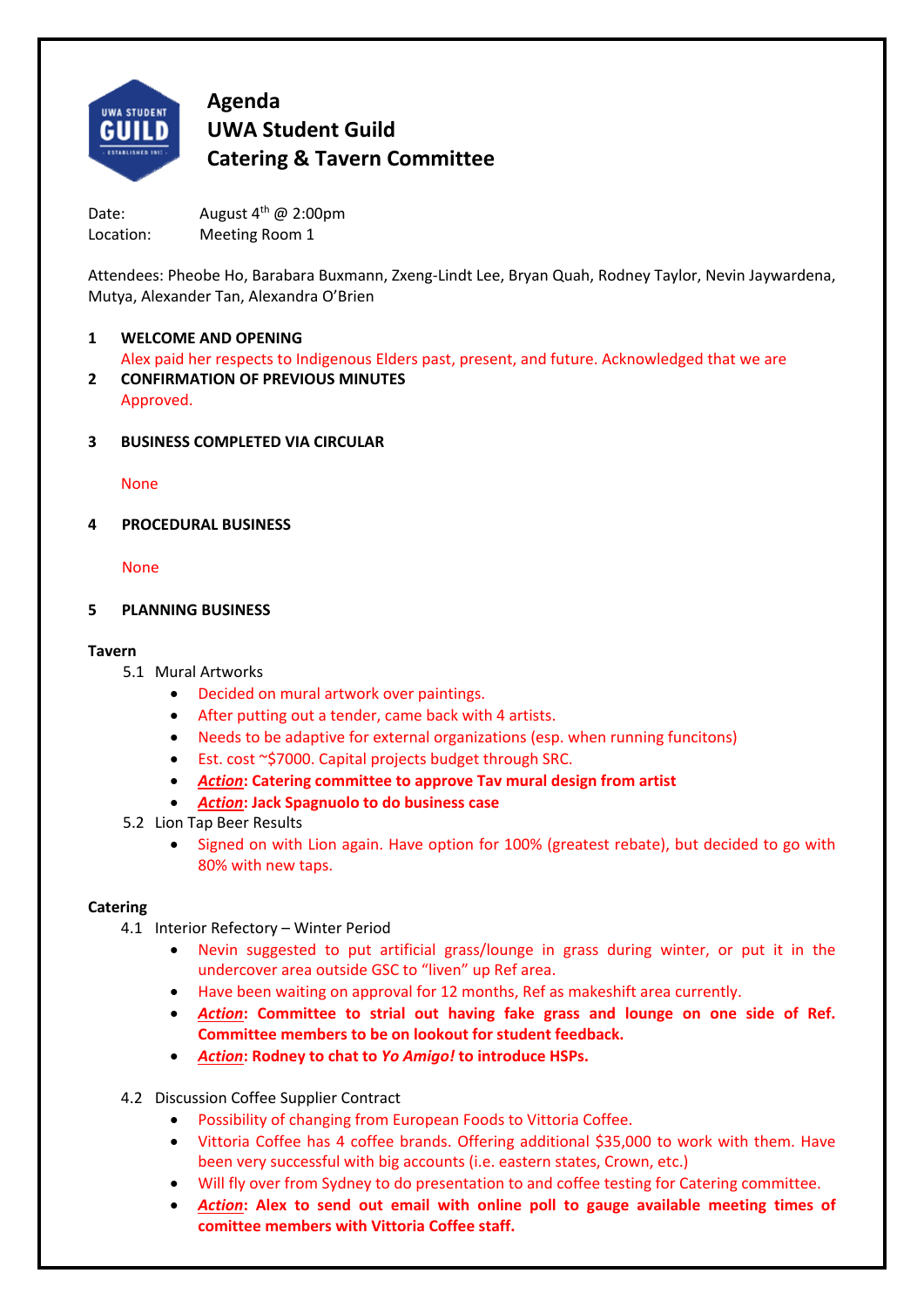- 4.3 TAG agreement results
	- Jack Spagnuolo meeting with Coke and Schweppes next week
- 4.4 New products
	- New supplier for sushi and Japanese meals. Better quality, but will cost slightly more.
	- Trial Japanese meal packs (\$10 guild vs \$12 non-guild). Be aware of external restaurants such as Ohnamiya and Nagano Sushi. Successful sales today at Quobba Gnarning
	- Consider order of presenting product prices—Discounted Guild prices first before non‐guild prices.
- 4.5 Restaurant and Catering Awards
	- UWA Guild Catering as a finalist, but on same night as Senate dinner.
	- Possibility for UWA Functions team to go
- 4.6 General Catering
	- Guild member discount
		- o "Swipe and Save" signs printed to go up at all catering outlets.
		- o Will be enforced
- 4.7 Quobba Food update
	- New products
		- o Quark Protein Yoghurt (currently outselling Brownes, and only been 3 days)
		- o Dark and sugar free choc
		- o Turmeric latte—healthier option. Barbara looking into Pandan flavoured ones.
		- o Savoury muffins
	- **Operational** 
		- o Focus on GF and Vegan; Vegan soups, vegan curries, vegan hot meals, vegan and vegerarian sushi. GF sushi, sweets/treats.
		- o Started 'traffic lights' system for gluten‐free, vegan, vegetarian, halal, etc.
		- o Display labels
		- o *Action***: Barbara to tell staff to ensure warming up gourmet donuts before serving to customers**

#### 4.8 Hackett Food update

- New products
	- o Freak shakes: Trial going well. Is thickshake /sundae with jazz on top This will be first summer having them in.
	- o Warm oats: Homemade berry coulee, or honey/cinnamon
	- o Popular hot dishes back: Curries, papadams.
	- o Remedy Kombucha
	- o Brekkie egg rolls
	- o Small grab‐n‐go selection at Hatch
- **Operational** 
	- o Update menu—will be done by next week, more visible breakfast options.
	- o Hatsu teas
	- o Getting in Hackett branded cups.
	- o *Action***: Barbara to explore options and costs for having other egg options, such as scrambled / poached, and also Big Brekky swaps.**

#### 4.9 MOP Donuts

- *Action***: Barbara to look into these prices and contact owner**
- *Action***: Alex to send Barbara information about MOP Donuts price list**.
- 4.10 Milkshake Menu

None

#### **5 OTHER BUSINESS**

- Name tags for staff members
- Labels for sauces  **(***Action***: Rodney looking into this)**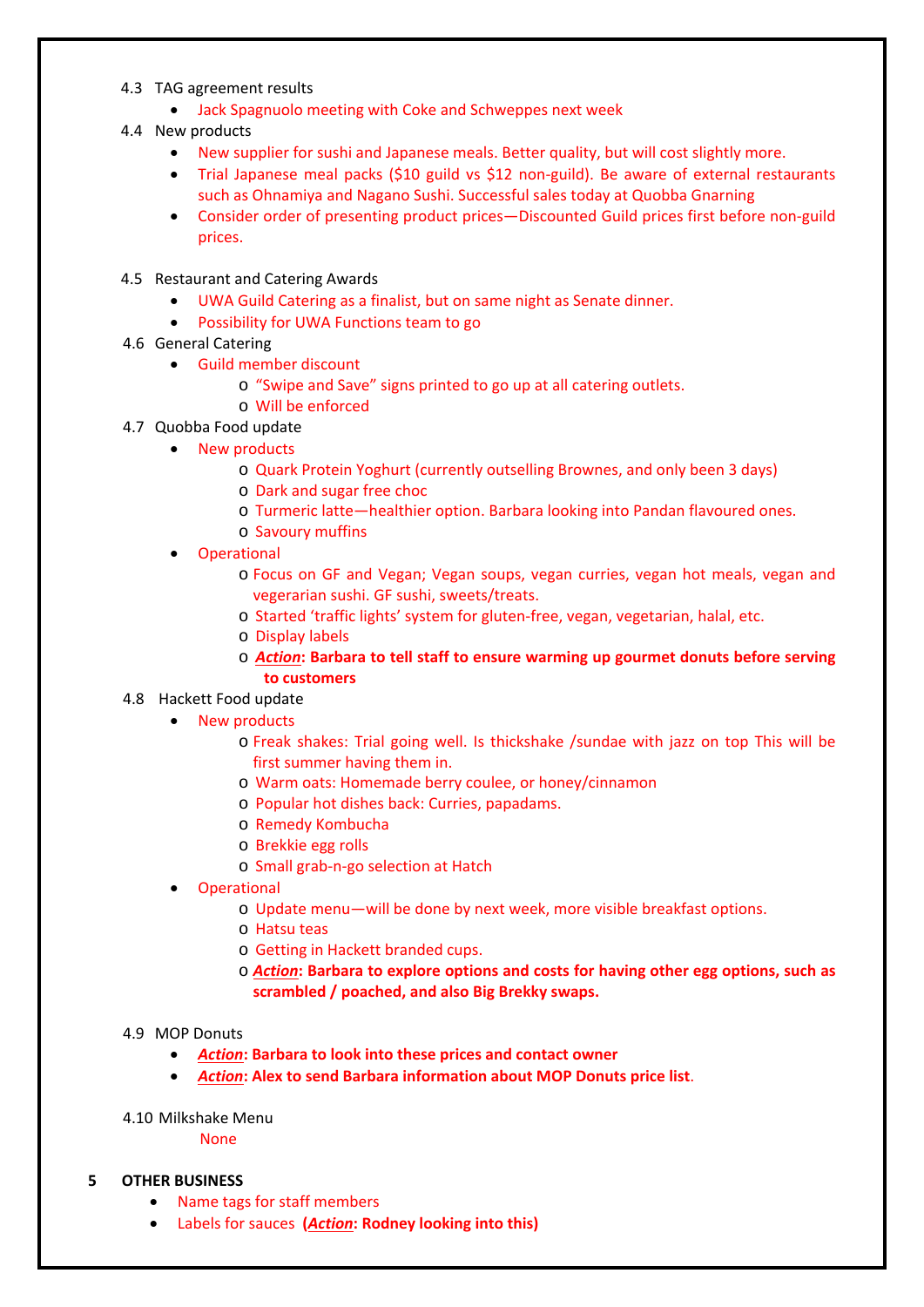- Pictures for Dim Sum options, so know how they look like (*Action***: Rodney to look into this)**
- Started selling umbrellas in cafes, not going to bad
- Suggestions for portable charging devices outside cafes, esp. café.
- *Actions***: Jack to look into take‐away alcohol pricing.**

# **6 NEXT MEETING**

TBA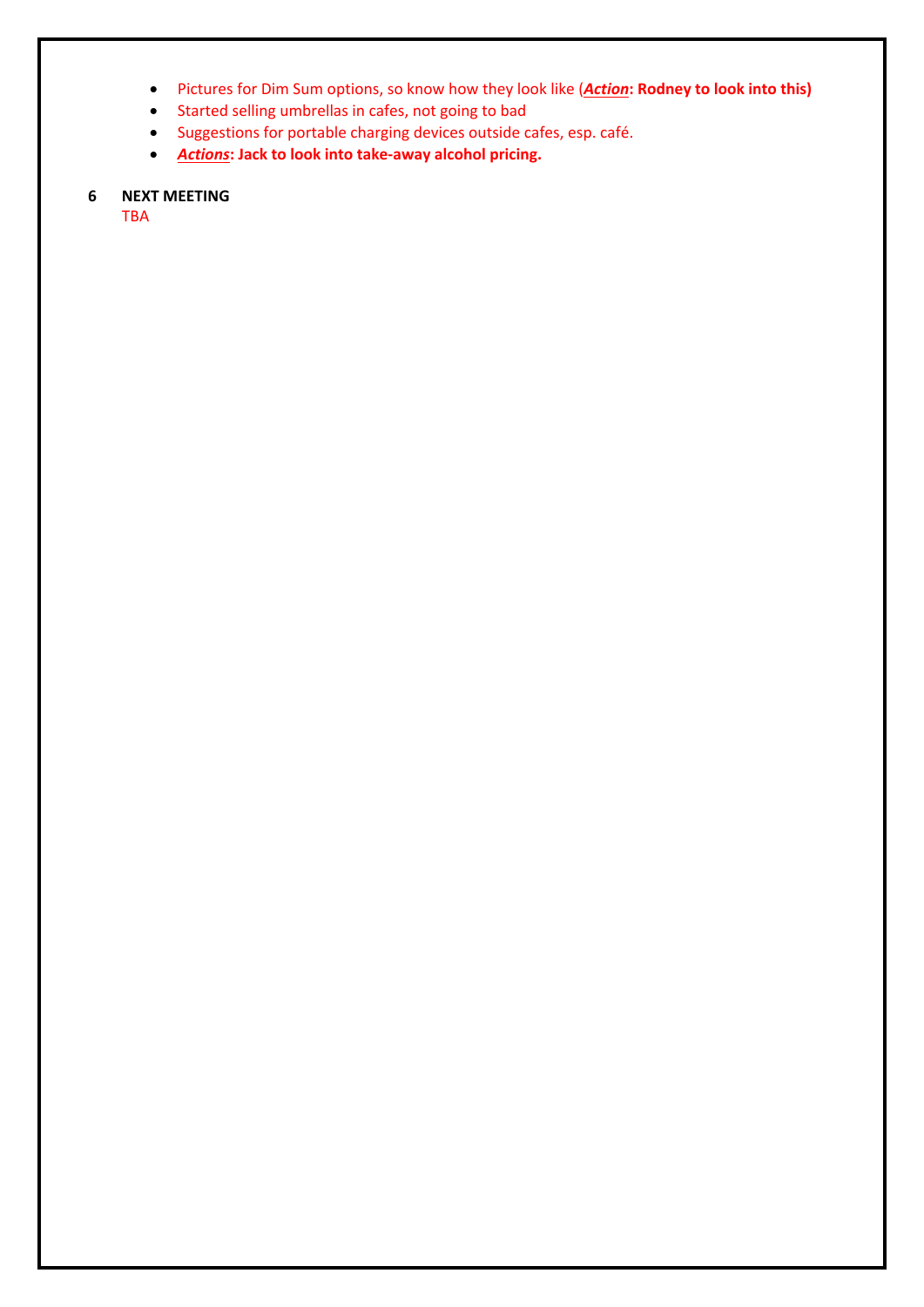

Date: September 1st @ 12:30pm Location: Meeting Room 1

**Attendees**: Alexander Tan, Phoebe Ho, Andrew Callander, Barbara Buxmann, Rodney Taylor, Hayden Greenham, Zxeng‐Lindt See, Jack Spagnuolo, Brendon Ng

# **1 WELCOME AND OPENING**

I would like to acknowledge that we are meeting on Noongar land and that the Noongar people remain the spiritual and cultural custodians of their land and continue to practice their language, values, beliefs and traditions.

# **2 CONFIRMATION OF PREVIOUS MINUTES**

Yes.

# **3 BUSINESS COMPLETED VIA CIRCULAR**

None

# **4 PROCEDURAL BUSINESS**

None

# **5 PLANNING BUSINESS**

# **Tavern**

- 5.1 Food Trucks:
	- a) Hayden says there has been an increase in the number of food trucks which has affected sales in the Tavern.
	- b) Jack: We have just recently decreased the number of food trucks with 2 on Monday, Friday and 3 the rest of the business days. There will be no food trucks next year when the refectory opens.

# 5.2 2018 UWA Open Day

a) Hayden: In the past the Tavern hasn't been able to be open on Open Day but we are putting in an application to have it open for O‐DAY in 2018. Also considering putting in an application to have the Tavern open on Sundays too

# 5.3 Lighting Quote

- a) Hayden: Have received a quote to put Festoon Lighting in the Tavern for \$6500. Many functions in the past have requested Festoon lighting which gave a nice atmosphere / lighting.
- b) Jack: Make the tavern more noticeable to people driving across the road.
- c) Students agree to this.
- d) ACTION: Alexandra O to do business case to bring to SRC.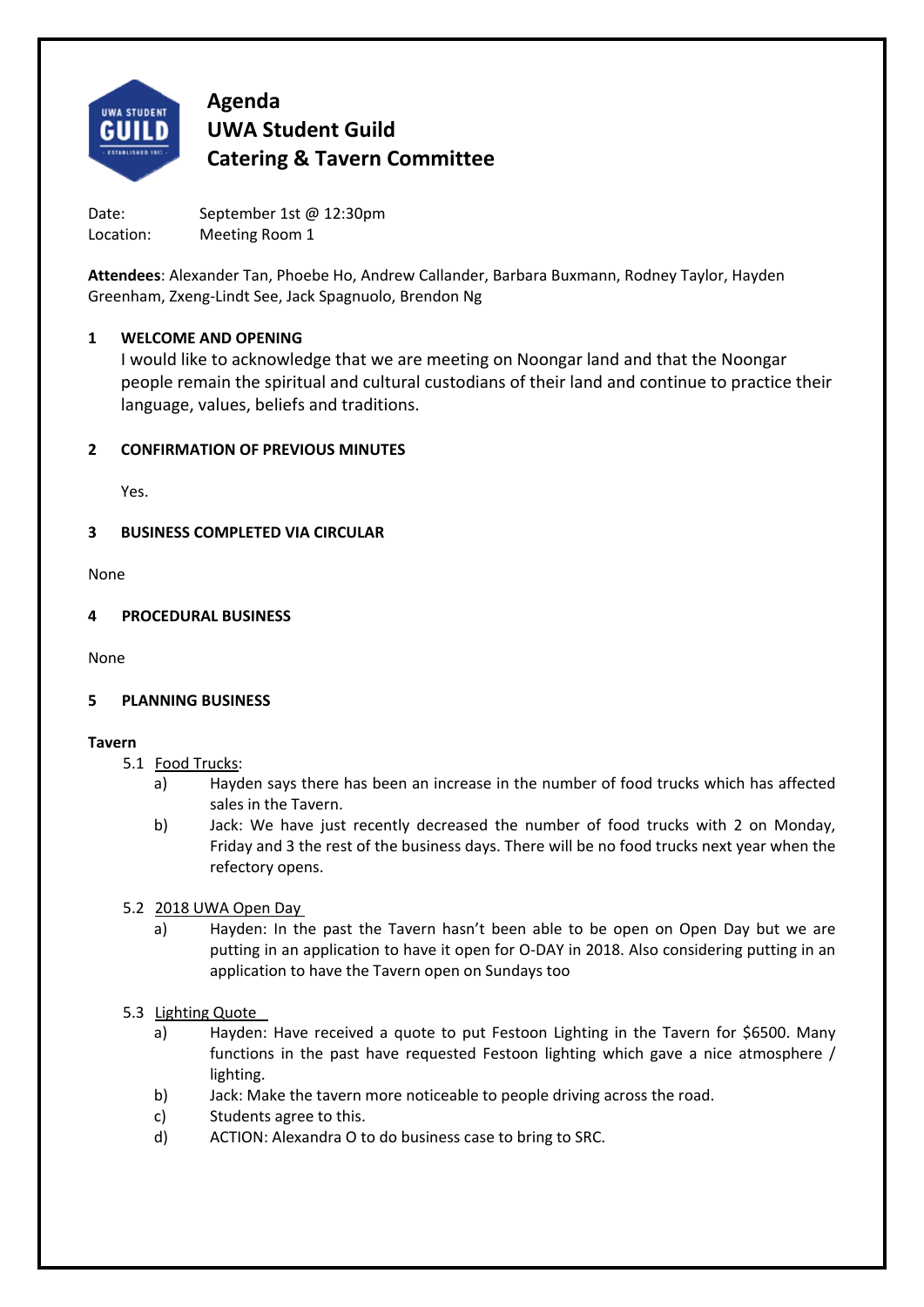#### **Catering**

- 4.1 Refectory Project
	- a) Jack: Guild has received signature to go ahead with the refectory project. Current plans need to get approval from City of Perth and then aim to have the construction begin before the end of Semester 2.
	- b) Jack: Need to receive student input about what External Outlets to go into the Refectory. There was a focus group organised for Wednesday but due to lack of number – has been cancelled.
	- c) Alex: We should organise one for next week with students on the Catering & Tavern Committee. Each aim to bring 2‐3 friends.
	- d) Jack: Should also try to gather feedback for International Students
	- e) Brendon: Organise to say something in Nevins weekly report.
	- f) Alex to work with Danielle from marketing to organise something for next week to collect data.
- 4.2 Mop Donuts
	- a) Alexandra: Approached Giovanni (the owner of MOP donuts) to see if there was a possibility of bringing them onto campus. He passed on the details of the National General Manager Steve. They are currently working with ECU and Curtin but would be very keen to get into UWA.
	- b) Alexandra to pass on her contacts to Jack.
	- c) Alexandra brought in samples of MOP to the Committee which they approved of.

## 4.3 Recap on Quobba & Hackett Request from last Meeting

- a) Barbara: Update on all the points addressed from last meeting:
	- 4.3.a.1 Can now swap rice for pasta with the curries at Hackett as an option
	- 4.3.a.2 Fried eggs now available at Hackett. People are still order the ones in cups so there is a demand for them too. Have also looked at how viable swapping out items are and other cafes have the same type of set-up so we will keep it the way it currently is.
	- 4.3.a.3 Pandan Items finding it very difficult to find, but still liaising with our coffee/ tea supplier. We do currently have ice creams in this flavor.
	- 4.3.a.4 Looking at having Cup Designs looking at having a design competition next year
	- 4.3.a.5 Looking at introducing Rooibos Tea looking to see if there will be a demand for it .
	- 4.3.a.6 Name Badges all Hackett and Quobba staff now wearing name badges
	- 4.3.a.7 Hackett Charging State just received quotes. Also looking to put them in the Refectory & Science.

#### **5 NEXT MEETING**

TBC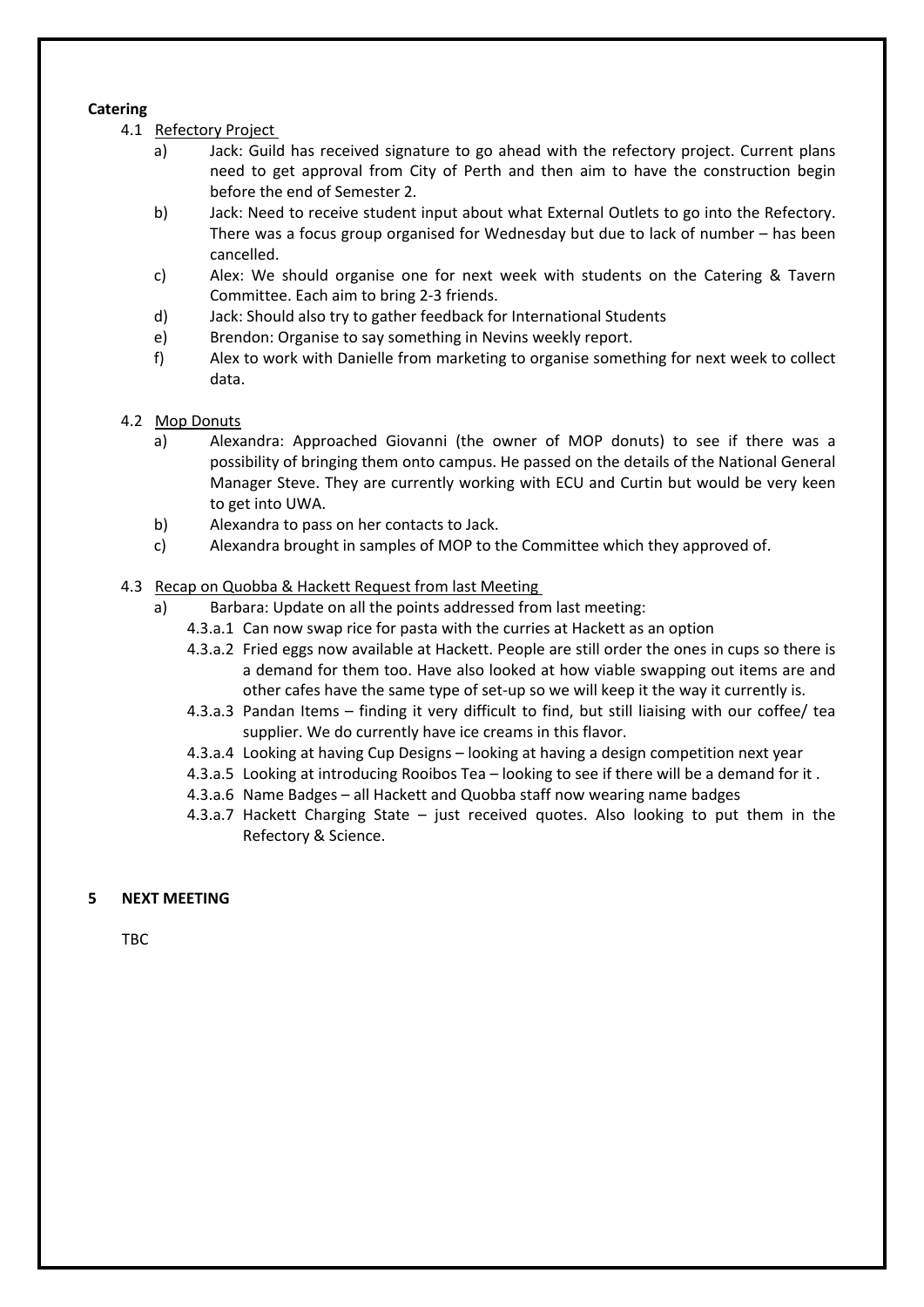

Date: November 6<sup>th</sup> @ 1pm Location: Meeting Room 1

**Attendees**: Alexander Tan, Andrew Callander, Barbara Buxmann, Rodney Taylor, Hayden Greenham, Zxeng‐ Lindt See, Jack Spagnuolo, Bryan Quah, Alexandra O'Brien

# **1 WELCOME AND OPENING**

I would like to acknowledge that we are meeting on Noongar land and that the Noongar people remain the spiritual and cultural custodians of their land and continue to practice their language, values, beliefs and traditions.

# **2 CONFORMATION OF PREVIOUS MINUTES**

# **3 BUSINESS COMPLETED VIA CIRCULAR**

None

# **4 PROCEDURAL BUSINESS**

None

# **5 PLANNING BUSINESS**

# **Catering**

#### 4.1 Hackett

- a) **2018 Food Offerings** 
	- Barbara asks committee as to whether it be a good idea to have a self-serving / weighing pasta bar in one of the other café outlets since the Pasta/ Salad bar is closing down.
	- Committee agree unanimously this is something we should consider.

# b) **Coffee Cup Designs**

 Barbara informs committee they will be trying colourful cups in Hackett Café for both the small and large size. Quobba will remain the same

# c) **Café Directional Signage**

- Barbara asks the committee's thoughts on placing signs to direct people at Hackett Café such as "Order here", "Collect Food" & "Collect Coffee".
- Suggested that we use A4 sheets with directions
- Committee agree to have signage

# **d) MOP donuts**

- Barbara wondering what the progress was for this.
- Alexandra informs committee that they are looking for a spot to rent but further correspondence will be needed.